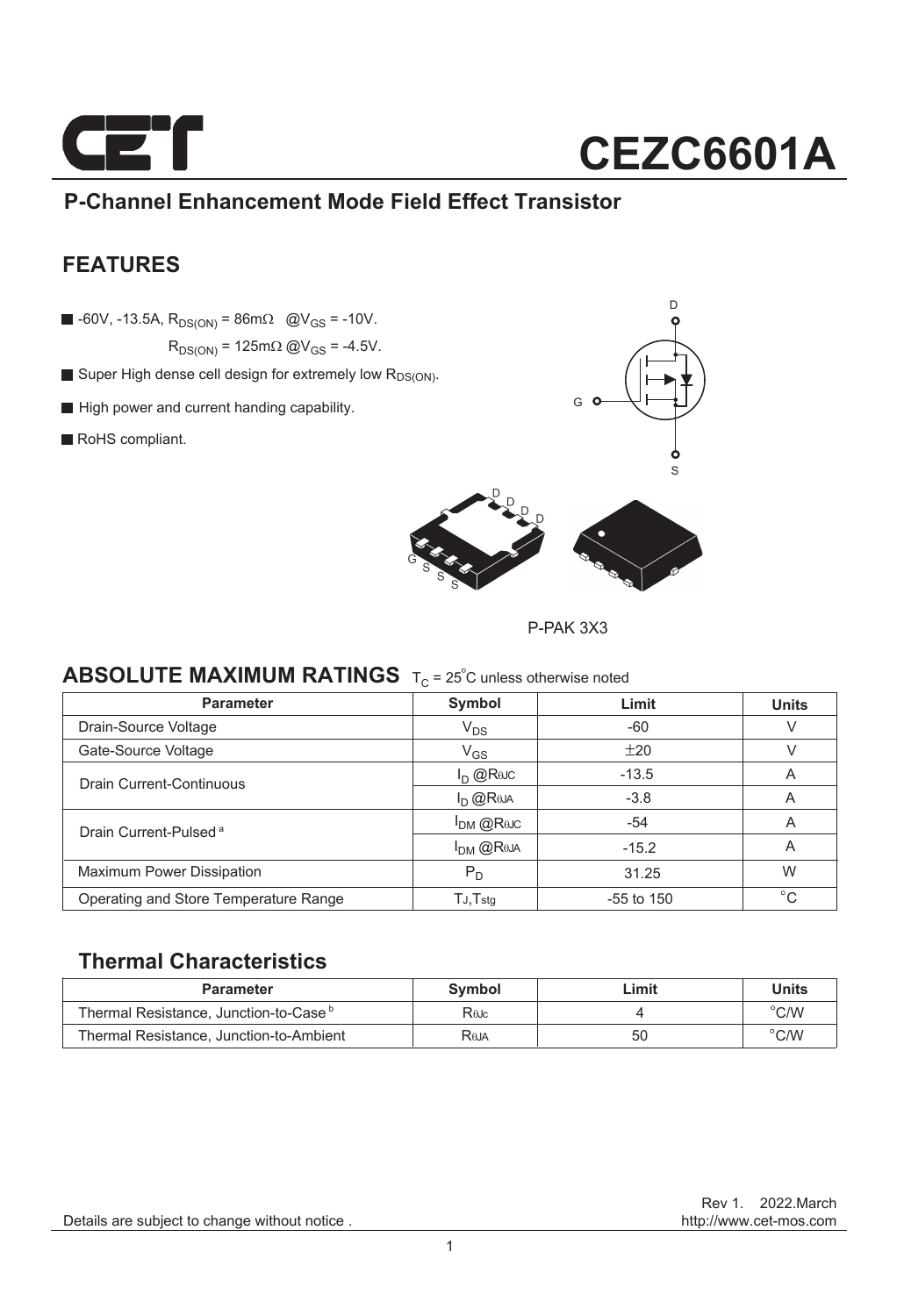

### **Electrical Characteristics**  $T_c = 25^\circ C$  unless otherwise noted

| <b>Parameter</b>                                              | Symbol                                          | <b>Test Condition</b>                              | Min   | <b>Typ</b>     | Max     | <b>Units</b> |
|---------------------------------------------------------------|-------------------------------------------------|----------------------------------------------------|-------|----------------|---------|--------------|
| <b>Off Characteristics</b>                                    |                                                 |                                                    |       |                |         |              |
| Drain-Source Breakdown Voltage                                | BV <sub>DSS</sub>                               | $V_{GS}$ = 0V, $I_D$ = -250µA                      | $-60$ |                |         | $\vee$       |
| Zero Gate Voltage Drain Current                               | $I_{\text{DSS}}$                                | $V_{DS}$ = -60V, $V_{GS}$ = 0V                     |       |                | $-1$    | μA           |
| Gate Body Leakage Current, Forward                            | <b>I</b> GSSF                                   | $V_{GS}$ = 20V, $V_{DS}$ = 0V                      |       |                | 100     | nA           |
| Gate Body Leakage Current, Reverse                            | <b>IGSSR</b>                                    | $V_{GS}$ = -20V, $V_{DS}$ = 0V                     |       |                | $-100$  | nA           |
| On Characteristics <sup>c</sup>                               |                                                 |                                                    |       |                |         |              |
| Gate Threshold Voltage                                        | $V_{GS(th)}$                                    | $V_{GS} = V_{DS}$ , $I_D = -250 \mu A$             | $-1$  |                | $-3$    | V            |
| <b>Static Drain-Source</b>                                    |                                                 | $VGS = -10V$ , $ID = -8A$                          |       | 65             | 86      | $m\Omega$    |
| On-Resistance                                                 | $R_{DS(on)}$                                    | $V$ GS = -4.5V, ID = -6A                           |       | 75             | 125     | $m\Omega$    |
| Dynamic Characteristics <sup>d</sup>                          |                                                 |                                                    |       |                |         |              |
| Input Capacitance                                             | $C_{i s s}$                                     |                                                    |       | 1080           |         | pF           |
| <b>Output Capacitance</b>                                     | $\mathrm{C_{os\underline{s}}}$                  | $V_{DS}$ = -30V, $V_{GS}$ = 0V,<br>$f = 10$ MHz    |       | 75             |         | pF           |
| Reverse Transfer Capacitance                                  | $C_{rs\underline{s}}$                           |                                                    |       | 50             |         | pF           |
| Switching Characteristics <sup>d</sup>                        |                                                 |                                                    |       |                |         |              |
| Turn-On Delay Time                                            | $t_{d(0n)}$                                     |                                                    |       | 13             |         | ns           |
| Turn-On Rise Time                                             | $t_r$                                           | $V_{DD}$ = -30V. $I_D$ = -1A.                      |       | 4              |         | ns           |
| <b>Turn-Off Delay Time</b>                                    | $t_{d(\text{off})}$                             | $V_{GS}$ = -10V, R <sub>GEN</sub> = 6 $\Omega$     |       | 118            |         | ns           |
| <b>Turn-Off Fall Time</b>                                     | t <sub>f</sub>                                  |                                                    |       | 30             |         | ns           |
| <b>Total Gate Charge</b>                                      | $Q_{q}$                                         |                                                    |       | 25             |         | nC           |
| Gate-Source Charge                                            | $\mathsf{Q}_{\underline{\mathsf{q}\mathsf{s}}}$ | $V_{DS}$ = -30V, $I_D$ = -3.5A,<br>$V_{GS} = -10V$ |       | 3              |         | nC           |
| Gate-Drain Charge                                             | $\mathsf{Q}_{\mathsf{gd}}$                      |                                                    |       | $\overline{4}$ |         | nC           |
| <b>Drain-Source Diode Characteristics and Maximun Ratings</b> |                                                 |                                                    |       |                |         |              |
| Drain-Source Diode Forward Current                            | l <sub>s</sub>                                  |                                                    |       |                | $-13.5$ | A            |
| Drain-Source Diode Forward Voltage <sup>c</sup>               | $V_{SD}$                                        | $V_{GS} = 0V$ , $I_S = -1A$                        |       |                | $-1.2$  | V            |

**Notes :**<br>a.Repetitive Rating : Pulse width limited by maximum junction temperature.<br>b.Surface Mounted on FR4 Board, t ≤ 10 sec.<br>c.Pulse Test : Pulse Width ≤ 300µs, Duty Cyde ≤ 2%.<br>d.Guaranteed by design, not subject to p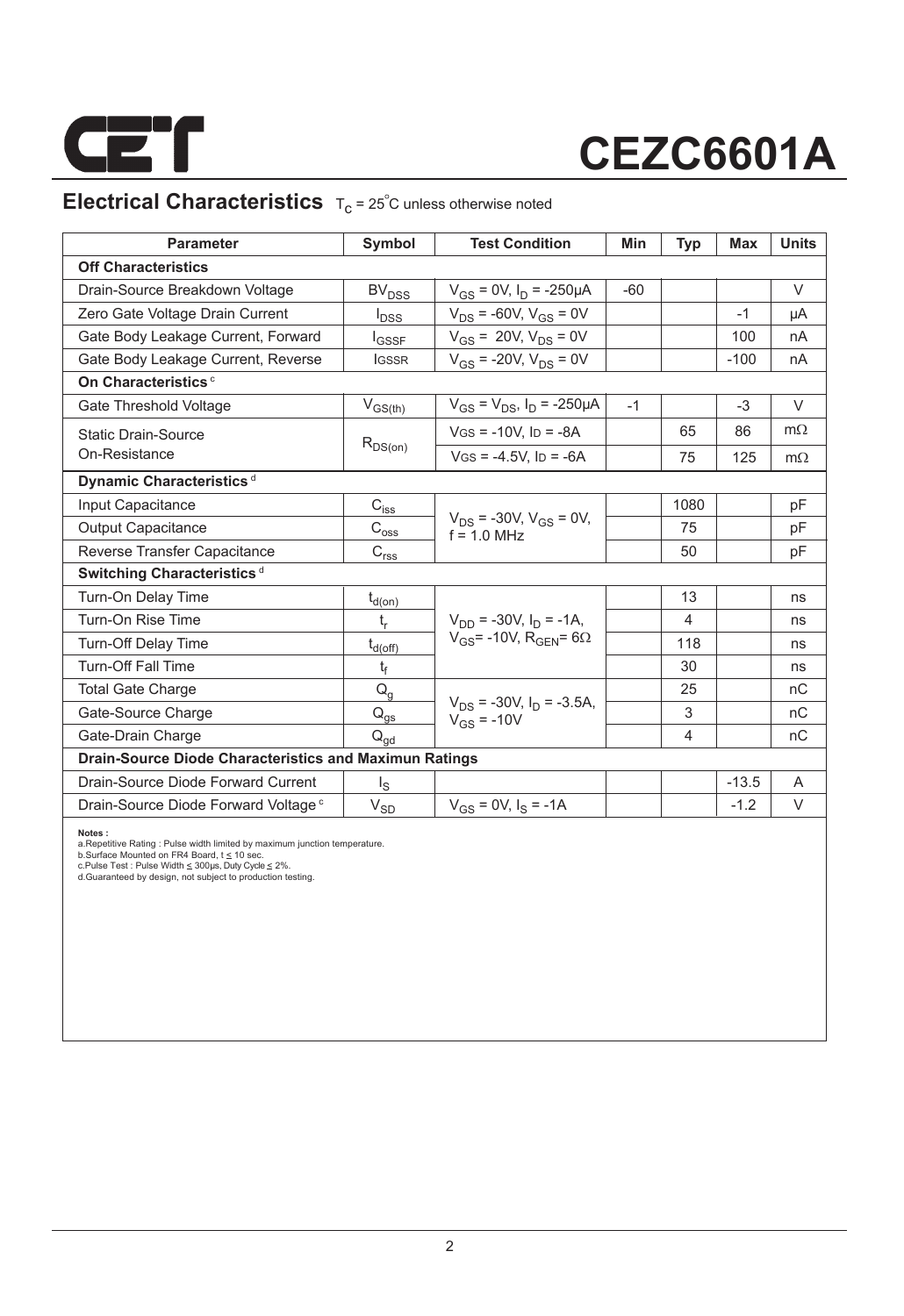



#### **Figure 1. Output Characteristics**



**Figure 3. Capacitance**



**Figure 5. Gate Threshold Variation with Temperature**



**Figure 2. Transfer Characteristics**



**Figure 4. On-Resistance Variation with Temperature**



**Figure 6. Body Diode Forward Voltage Variation with Source Current**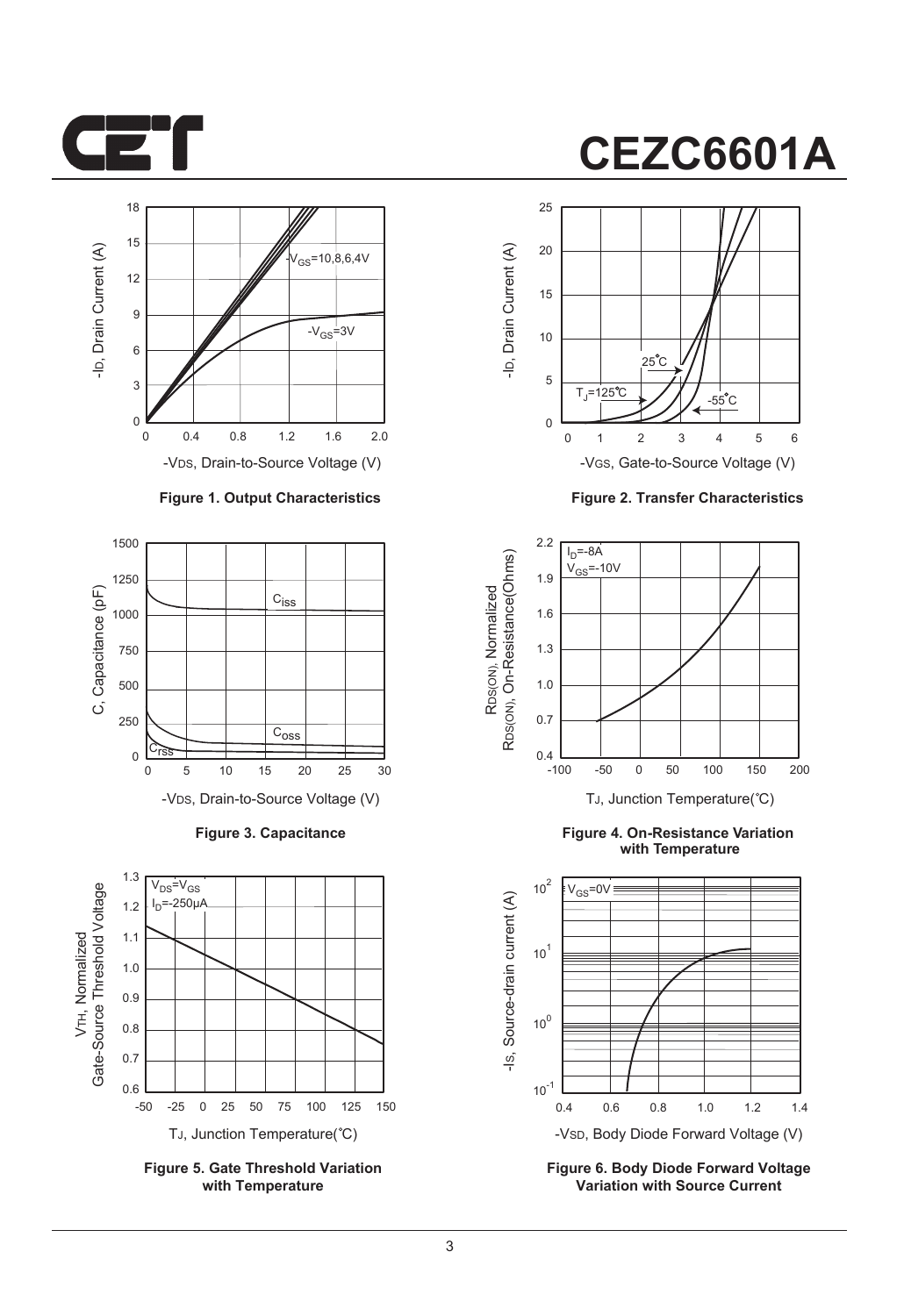



**Figure 7. Gate Charge**



**Figure 9. Breakdown Voltage Variation VS Temperature**



**Figure 10. Switching Test Circuit Figure 11. Switching Waveforms**



**Figure 8. Maximum Safe Operating Area**

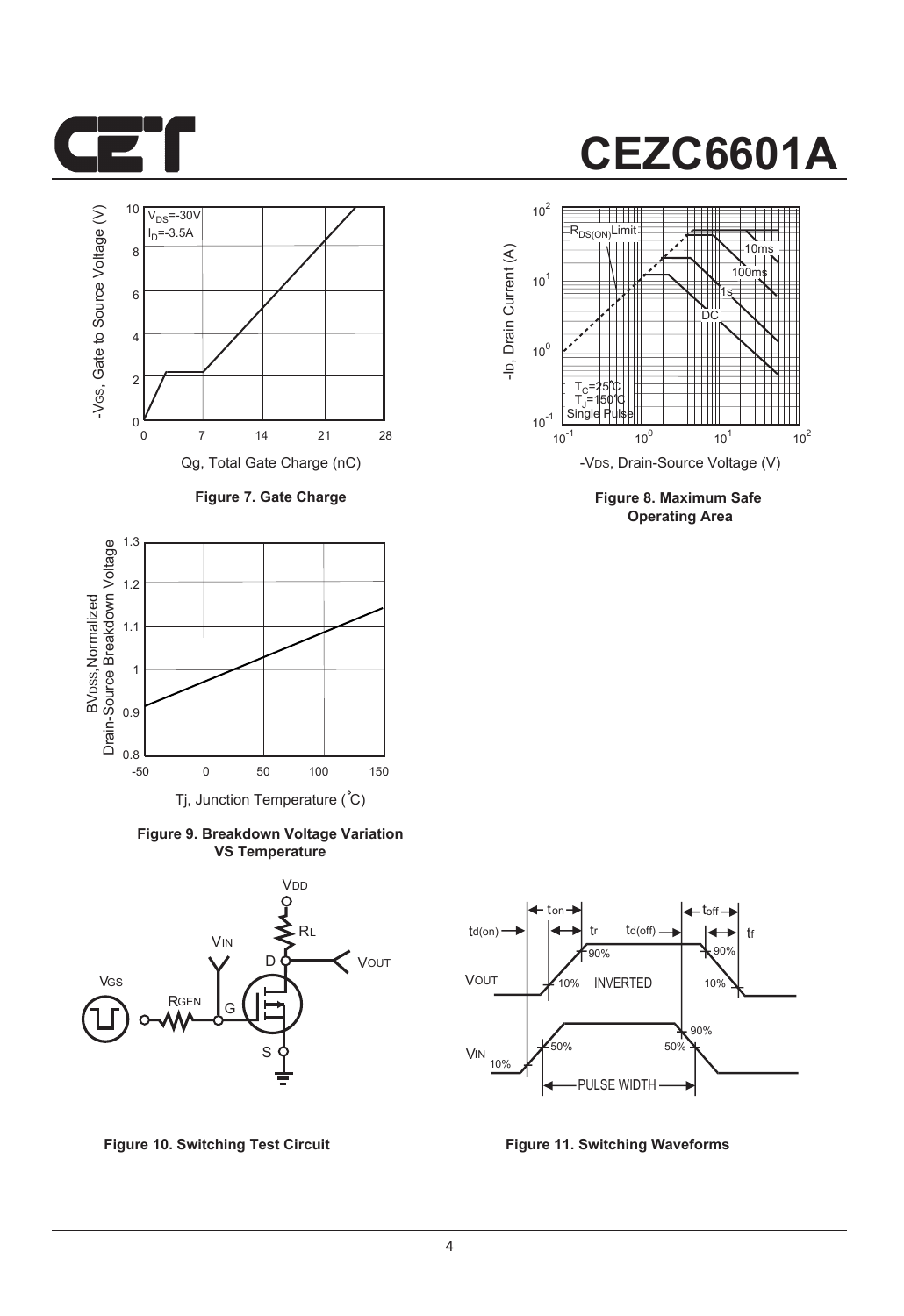



**Figure 12. Normalized Thermal Transient Impedance Curve**